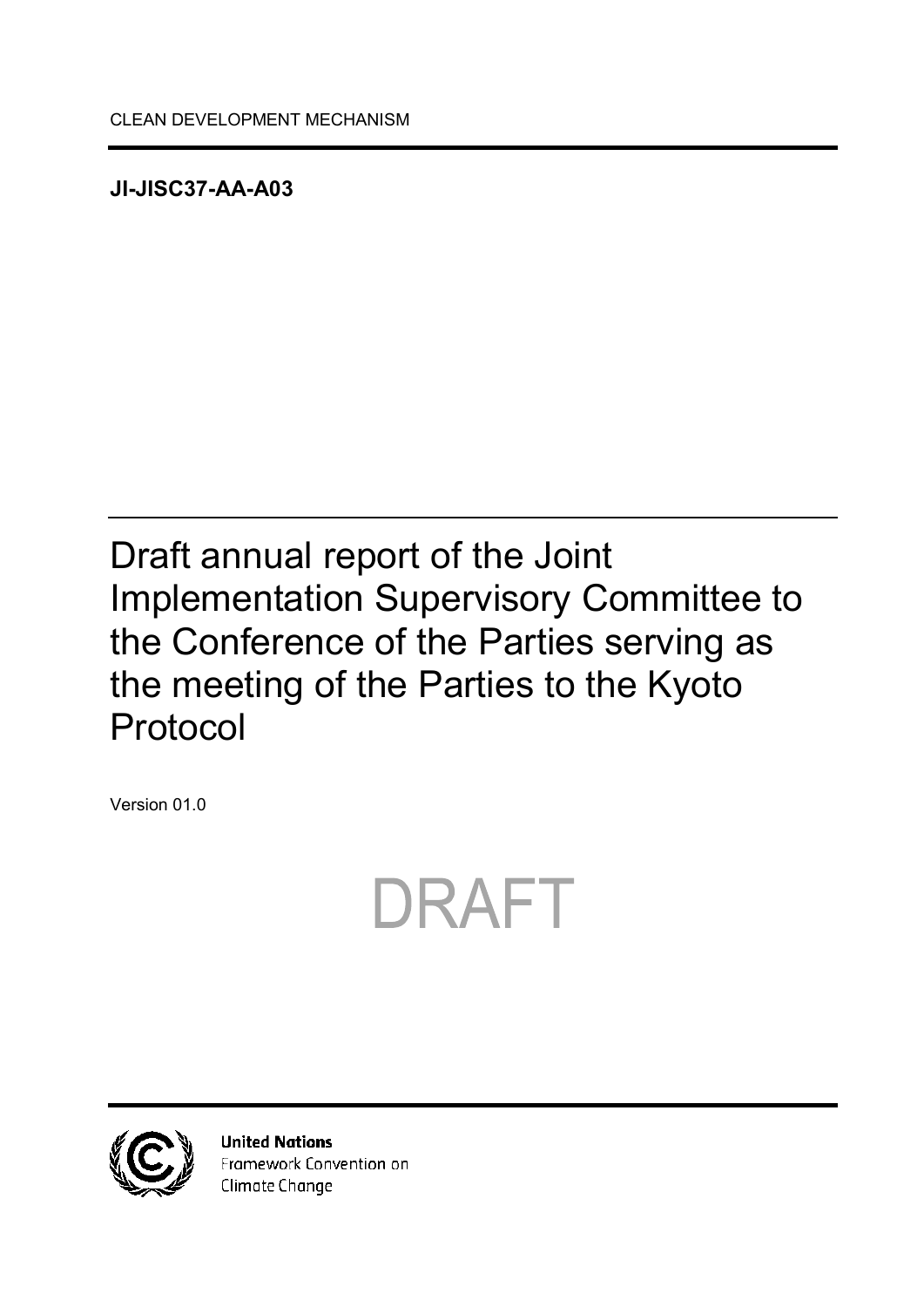#### **TABLE OF CONTENTS Page**

| $\mathbf 1$ . |      |                                                                      | 3                |
|---------------|------|----------------------------------------------------------------------|------------------|
|               | 1.1. |                                                                      | 3                |
|               | 1.2. |                                                                      | 3                |
|               | 1.3. | Action to be taken by the Conference of the Parties serving as the   | 3                |
| 2.            |      |                                                                      | 4                |
| 3.            |      |                                                                      | $\boldsymbol{4}$ |
|               | 3.1. | New prompt start for Joint Implementation with single track and      | 5                |
| 4.            |      |                                                                      | 5                |
|               | 4.1. |                                                                      | 5                |
|               | 4.2. | Verification procedure under the Joint Implementation Supervisory    | $6\phantom{1}6$  |
|               | 4.3. |                                                                      | $\overline{7}$   |
| 5.            |      |                                                                      | 8                |
|               | 5.1. |                                                                      | 8                |
|               | 5.2. |                                                                      | 8                |
|               | 5.3. |                                                                      | 8                |
|               | 5.4. | Election of the Chair and the Vice-Chair of the Joint Implementation | 9                |
|               | 5.5. |                                                                      | 9                |
| 6.            |      | STATUS OF FINANCIAL RESOURCES FOR THE WORK OF THE JOINT              |                  |
|               |      | <b>IMPLEMENTATION SUPERVISORY COMMITTEE AND ITS SUPPORTING</b>       | 9                |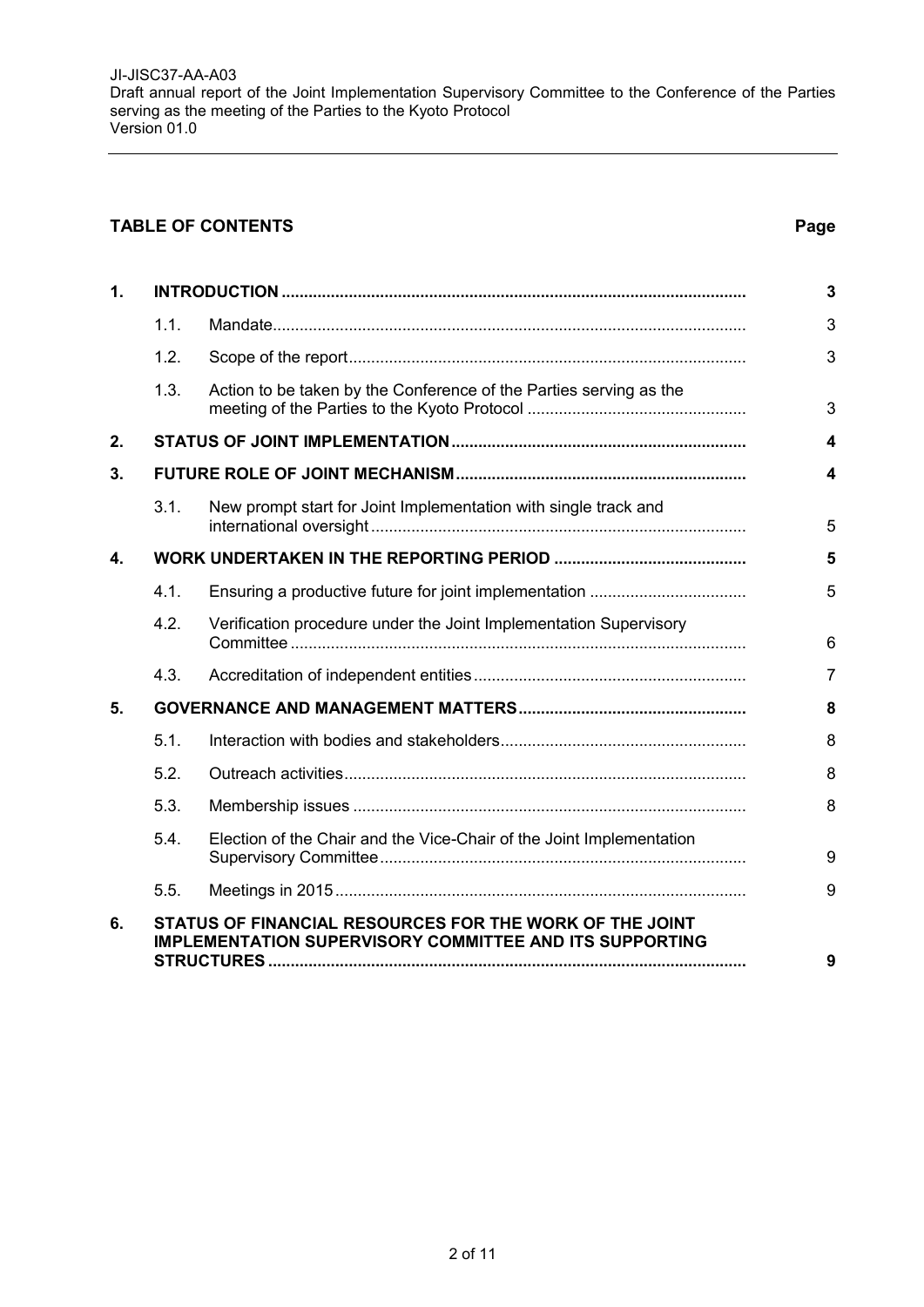# <span id="page-2-0"></span>**1. Introduction**

#### <span id="page-2-1"></span>**1.1. Mandate**

- 1. The Conference of the Parties serving as the meeting of the Parties to the Kyoto Protocol (CMP), by decision 10/CMP.1, established the Joint Implementation Supervisory Committee (JISC) to supervise, inter alia, the verification of emission reductions or removal enhancements generated by projects under Article 6 of the Kyoto Protocol (hereinafter referred to as JI $<sup>1</sup>$  projects) in accordance with the "Guidelines for</sup> the implementation of Article 6 of the Kyoto Protocol" (hereinafter referred to as the JI guidelines).<sup>2</sup>
- 2. In accordance with paragraph 3(a) of the JI guidelines, the JISC is required to report on its activities to each session of the CMP. The CMP provides guidance regarding the implementation of Article 6 of the Kyoto Protocol and exercises authority over the JISC.

#### <span id="page-2-2"></span>**1.2. Scope of the report**

- 3. This annual report of the JISC to the CMP covers JI activities carried out between 17 September 2014 and 30 September 2015 (hereinafter referred to as the reporting period). The Chair of the JISC, Ms. Julia Justo Soto, will highlight any relevant subsequent matters in her oral report to CMP 11. During the reporting period, the JISC held two meetings.
- 4. This report describes the status of the JI mechanism and recommends action for consideration at CMP 11. As in past years, it covers the work undertaken by the JISC during the reporting period, including its responsibilities relating to operation of the verification procedure under the JISC (hereinafter referred to as JI Track 2)<sup>3</sup> and any associated project caseload, the operation of the JI accreditation process and the financial status of the JI mechanism.
- 5. Full details of the operation and functions of the JISC are available on the web pages on JI on the UNFCCC website (hereinafter referred to as the JI website), which are the central repository for reports on meetings of the JISC, JI project- and accreditationrelated information and documents adopted by the JISC.<sup>4</sup>

#### <span id="page-2-3"></span>**1.3. Action to be taken by the Conference of the Parties serving as the meeting of the Parties to the Kyoto Protocol**

6. After reviewing this report and taking note of the oral report by the Chair of the JISC, CMP 11, apprised of the serious challenge faced by JI, may wish to consider with urgency the recommendations of the JISC relating to the transition of the JI mechanism from the existing JI guidelines to the revised JI guidelines, after their adoption (see chapter III below).

<sup>&</sup>lt;sup>1</sup> Joint implementation.

 $2$  Annex to decision 9/CMP.1.

 $3$  Outlined in paragraphs 30–45 of the JI guidelines.

<sup>&</sup>lt;sup>4</sup> <http://ji.unfccc.int>.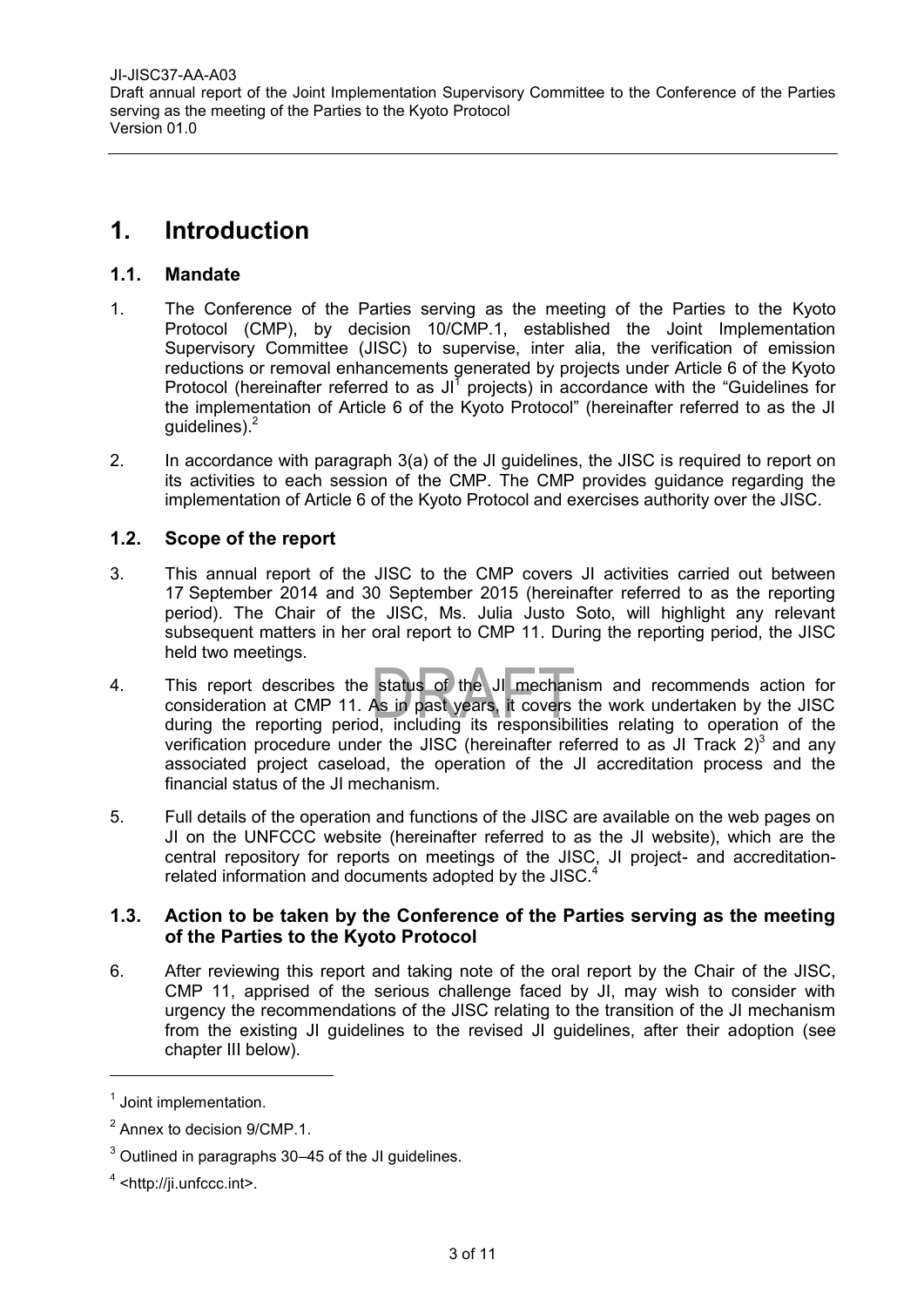- 7. In accordance with paragraphs 4–6 of the JI guidelines, the CMP is to elect JISC members for a term of two years, upon receipt of nominations from Parties, as follows:
	- (a) One member and one alternate member from Parties included in Annex I to the Convention (Annex I Parties) that are undergoing the process of transition to a market economy;
	- (b) One member and one alternate member from the Annex I Parties not referred to in paragraph 7(a) above;
	- (c) Two members and two alternate members from Parties not included in Annex I to the Convention (non-Annex I Parties);
	- (d) One member and one alternate member from small island developing States.

# <span id="page-3-0"></span>**2. Status of joint implementation**

- 8. Activity under JI has virtually ceased. Approaching three years since the conclusion of the first commitment period of the Kyoto Protocol, projects are neither seeking approval nor requesting issuance of emission reduction units (ERUs).
- 9. Because ERUs are created through the conversion of a country's assigned amount units (AAUs) to ERUs, the JI mechanism is essentially blocked from operating until countries ratify the Doha Amendment to the Kyoto Protocol, launching the second commitment period of the Kyoto Protocol, and issue AAUs or agree on some other unique solution. With respect to the latter, one such solution proposed by the JISC, that Parties allow some form of advance issuance of AAUs, has not been adopted by Parties.
- 10. Despite these challenges, the JISC continues to fulfil its mandate, keeping JI available for use by Parties while seeking ways to improve the mechanism, in the context of the review of the JI guidelines and in the broader context of Parties' efforts to craft a new, universal climate change agreement.

# <span id="page-3-1"></span>**3. Future role of joint implementation mechanism**

- 11. The work of the JISC to implement and improve JI is driven by the firm belief that this mechanism has a valuable, continuing role to play in the international response to climate change.
- 12. Indeed, the JISC remains of the view that the ultimate objective of the Convention can only be met if market and non-market approaches are made operational in the context of the 2015 agreement and are able to bring about long-term shifts in economic behaviour.
- 13. The JI mechanism is a valuable tool that countries can use to focus investment where it is needed, complementing and strengthening national policy toolkits. It could serve as a pilot mechanism able to tap, with well-placed incentive, the creativity of the market to reveal otherwise unidentified or unidentifiable opportunities for mitigation.
- 14. The mechanism can also be used by governments or constituencies to monitor, report and verify emission reductions in activities or sectors that may not yet be covered under an emissions trading system because of specific national circumstances. In its brief existence, JI has already broken ground for several project categories to be included in emissions trading systems.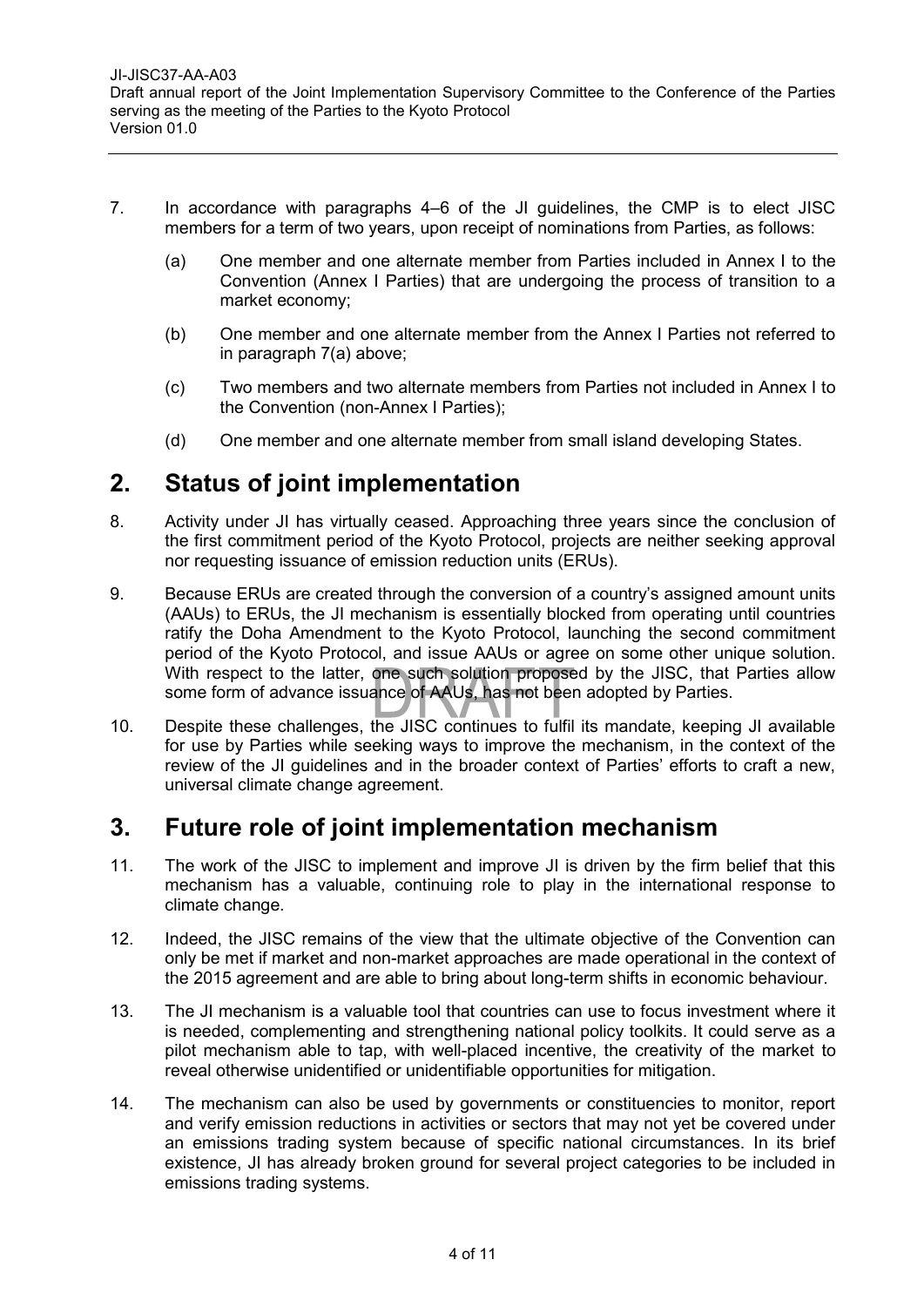#### <span id="page-4-0"></span>**3.1. New prompt start for joint implementation with single track and international oversight**

- 15. The main recommendation made by the JISC is that JI be run in a single track with international oversight based on criteria that ensure environmental integrity. If this and other related recommendations are adopted by Parties, JI would become a reliable, environmentally sound mechanism ideally suited for operation under a capped environment.
- 16. In decision 6/CMP.8, Parties agreed on the soundness of this single-track approach. Parties can now take further, practical steps by agreeing, as soon as possible, on the revised JI guidelines and allowing for immediate origination of new JI project activities according to those revised guidelines. Parties should take a decision at the United Nations Climate Change Conference in Paris that would allow JI to restart immediately upon transition to the revised guidelines, again, agreed as soon as possible.
- 17. As countries look for ways to enhance their efforts to address climate change and work towards a new universal climate change agreement, JI is a ready-made tool with a great deal of potential at Parties' disposal.
- 18. The mechanism should have an important continuing role to play in the international response to climate change, in particular as more and more Parties are expected to take on economy-wide or sectoral mitigation commitments.

# <span id="page-4-1"></span>**4. Work undertaken in the reporting period**

### <span id="page-4-2"></span>**4.1. Ensuring a productive future for joint implementation**

- 19. The JISC is responsible, within the guidance set by the CMP, to ensure infrastructure and capacity sufficient for the mechanism's use by Parties as a tool to mitigate greenhouse gas emissions, in accordance with the Kyoto Protocol, for as long as the mechanism is needed.
- 20. To fulfil this responsibility, the JISC agreed at its  $36<sup>th</sup>$  meeting, held in March 2015 in Bonn, Germany, on a management plan and workplan for 2015. The JISC focused on strengthening policy guidance while looking for opportunities for cooperation, specifically in the area of accreditation, with the other project-based mechanism under the Kyoto Protocol, the clean development mechanism (CDM).
- 21. The management plan and workplan were written to deliver on the second half of the two-year business plan and management plan for 2014–2015, which detailed the following objectives:
	- (a) Objective 1: effective contribution to the future development of the JI mechanism;
	- (b) Objective 2: promotion of the JI mechanism;
	- (c) Objective 3: maintain efficient operations of the JI mechanism.
- 22. [Placeholder for JISC decision on collaboration on accreditation include reference, taking note of decision 6/CMP.10.]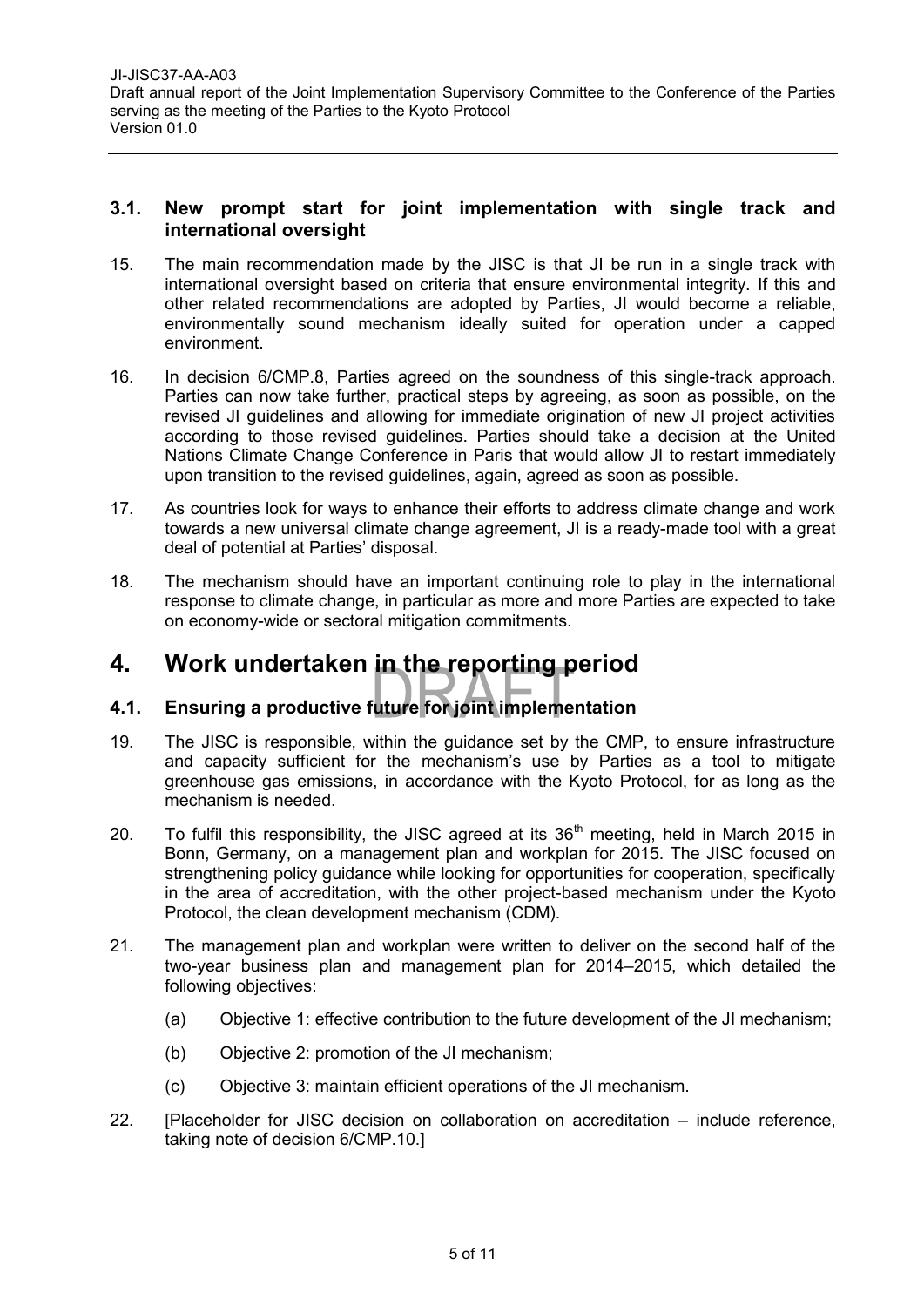#### <span id="page-5-0"></span>**4.2. Verification procedure under the Joint Implementation Supervisory Committee**

- 23. In the reporting period, no determination or verification cases were submitted for processing.
- 24. From the launch of JI until 30 September 2015, under JI Track 2, 332 project design documents and one programme of activity design document had been submitted and made publicly available on the JI website in accordance with paragraph 32 of the JI guidelines. By 30 September 2015, 130 verifications of emission reductions had been published on the JI website, of which 129 were deemed final in accordance with paragraph 39 of the JI guidelines and one was withdrawn. The positive verifications were from 42 JI projects that had determinations deemed final and allowed for 25 million ERUs to be issued. In total, 20 of the 51 positive determinations referred to in paragraph 23(a) above submitted monitoring/verification reports for emission reductions occurring up to the end of 2012, and were deemed final.
- 25. In total, 52 determinations regarding project design documents have been published on the JI website in accordance with paragraph 34 of the JI guidelines, of which:
	- (a) A total of 51 positive determinations for projects located in six host Parties were deemed final in accordance with paragraph 35 of the JI guidelines;
	- (b) One determination was rejected by the JISC.
- 26. By 30 September 2015, 130 verifications of emission reductions had been published on the JI website, of which 129 were deemed final in accordance with paragraph 39 of the JI guidelines and one was withdrawn. The positive verifications were from 42 JI projects that had determinations deemed final and allowed for 25.4 million ERUs to be issued. In total, 20 of the 51 positive determinations referred to in paragraph 23(a) above submitted monitoring/verification reports for emission reductions occurring up to the end of 2012, and were deemed final.
- 27. In addition to the project-related submissions under JI Track 2, by 30 September 2015, 597 projects had been published by host Parties on the JI website under JI Track 1, of which 548 have received unique project identifiers registered in the international transaction log.
- 28. Detailed information on the project-related submissions under both JI Track 1 and JI Track 2 is available in the "JI projects" section of the JI website. The total ERUs issued by host Parties under both JI Tracks is shown in table 1, while the breakdown by country and per cent is shown in figure 1.

| Year | JI Track 1  | JI Track 2    | Total       |
|------|-------------|---------------|-------------|
| 2008 | 120 000     |               | 120 000     |
| 2009 | 4 670 641   | 1 324 448     | 5995089     |
| 2010 | 28 033 010  | 2921570       | 30 954 580  |
| 2011 | 86 702 918  | 6818250       | 93 521 168  |
| 2012 | 517 108 849 | 9 0 8 3 4 8 6 | 526 192 335 |

**Table 1. Total emission reduction units issued under joint implementation, 2008–2015**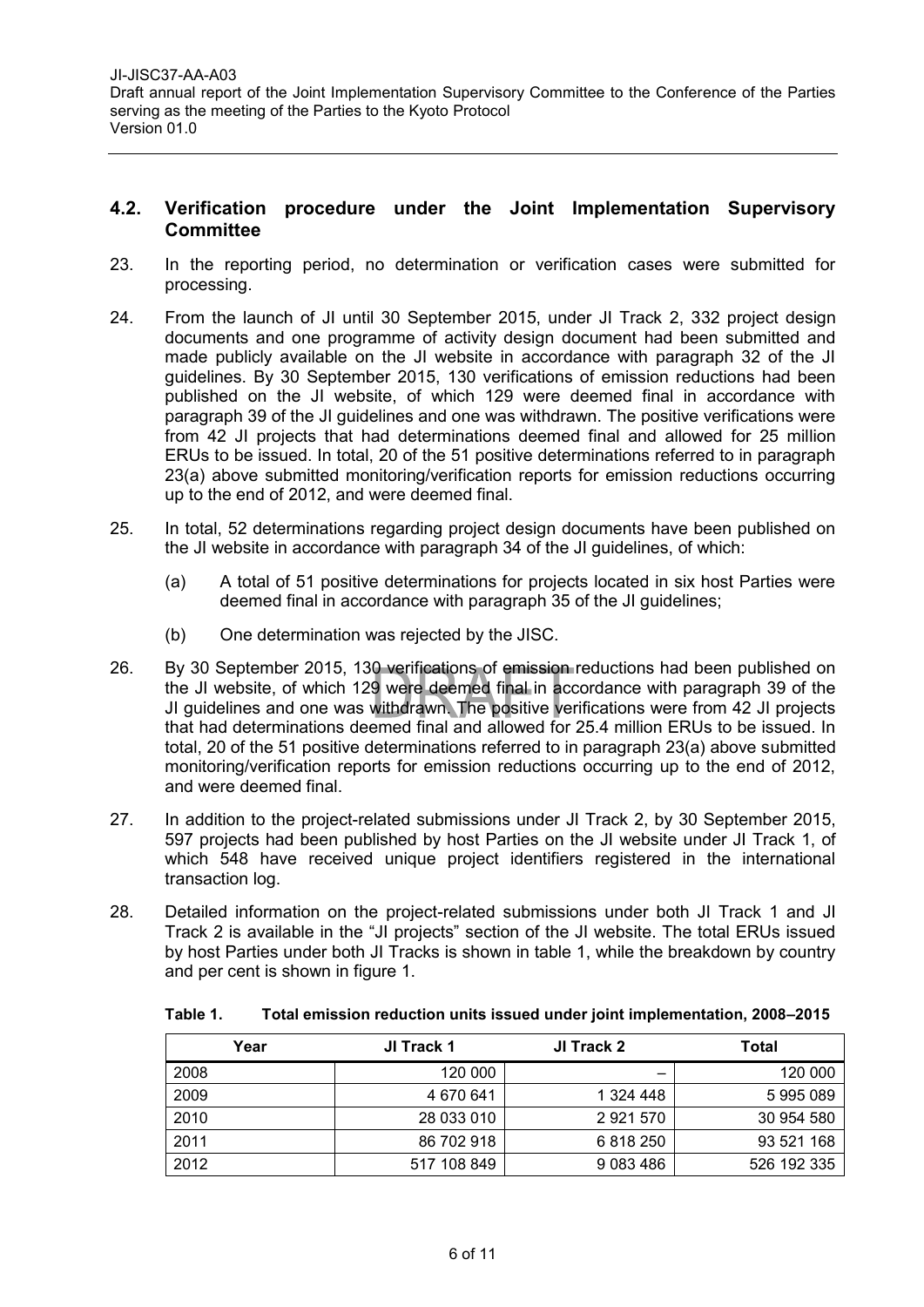| Year  | JI Track 1  | JI Track 2 | Total       |
|-------|-------------|------------|-------------|
| 2013  | 179 116 529 | 4 599 135  | 183 715 664 |
| 2014  | 30 469 458  | 669 383    | 31 138 841  |
| 2015  | 255 952     |            | 255 952     |
| Total | 846 477 357 | 25 416 272 | 871 893 629 |

#### **Figure 1. Emission reduction units issued under joint implementation by host Party, in per cent of total units issued under Track 1 and Track 2**



#### <span id="page-6-0"></span>**4.3. Accreditation of independent entities**

- 29. The JISC elected Mr. Carlos Fuller and Mr. Benoît Leguet to serve as the Chair and Vice-Chair, respectively, of the Joint Implementation Accreditation Panel. [PLACEHOLDER: The JISC also extended the term of the current members of the panel by one year.]
- 30. The Joint Implementation Accreditation Panel did not hold a meeting during the reporting period, but conducted its work through electronic means to ensure continuity of the accreditation processes.
- 31. During the reporting period, three voluntary withdrawals were processed. No additional independent entities were accredited and no scope of accreditation was extended for any accredited independent entity. Since the inception of the JI accreditation process, 14 independent entities<sup>5</sup> have been granted accreditation. Currently, there are two accredited independent entities $6\overline{a}$  after 10 voluntarily withdrew and after two accreditations expired.

 $\overline{a}$ 

<sup>&</sup>lt;sup>5</sup> See <http://ji.unfccc.int/AIEs/List.html>.

 $6$  TÜV NORD CERT GmbH and Spanish Association for Standardisation and Certification (AENOR).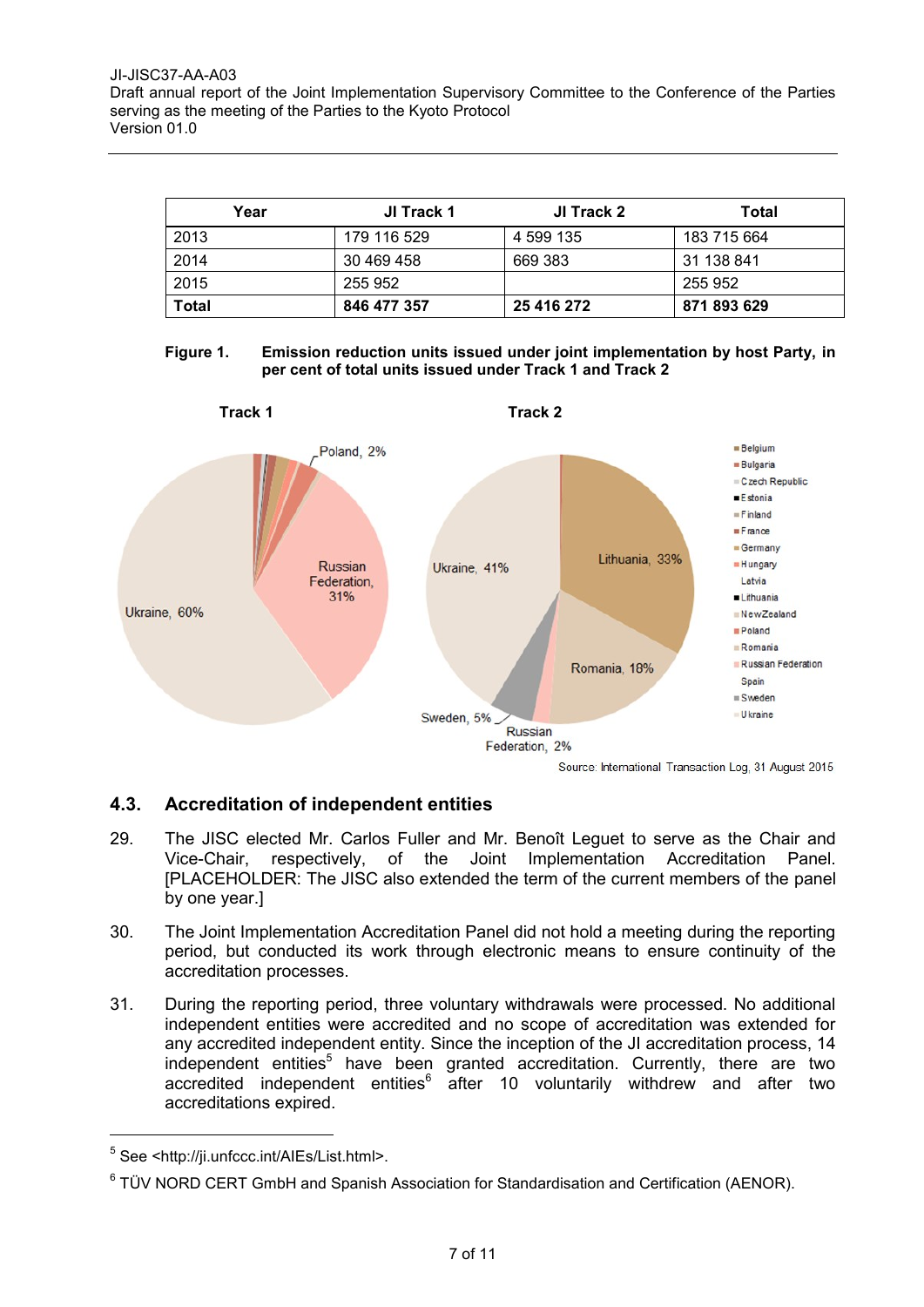[JI-JISC37-AA-A03](#page-0-0) [Draft annual report of the Joint Implementation Supervisory Committee to the Conference of the Parties](#page-0-1)  [serving as the meeting of the Parties to the Kyoto](#page-0-1) Protocol [Version](#page-0-2) [01.0](#page-0-2)

## <span id="page-7-0"></span>**5. Governance and management matters**

#### <span id="page-7-1"></span>**5.1. Interaction with bodies and stakeholders**

- 32. The JISC continued its regular interactions with independent entities and accredited independent entities in the reporting period, encouraging them to provide written inputs and inviting the Chair of the DOE/AIE (designated operational entity and JI accredited independent entity) Coordination Forum to meetings of the JISC.
- 33. The JISC made itself available to registered observers at its meetings and held a special side event at CMP 10 titled "Future carbon markets: The JISC hosts a panel discussion on growing joint implementation into a new market architecture". An audio file of the panel discussion is available on the UNFCCC JI website.

#### <span id="page-7-2"></span>**5.2. Outreach activities**

34. The secretariat supported the JISC in reaching out to the press, promoted JI through social media, supported the JISC in holding a side event at CMP 10 (see para. 33 above), and maintained the JI website as a promotional tool and repository of information relating to the mechanism.

#### <span id="page-7-3"></span>**5.3. Membership issues**

- 35. The CMP, by decision 10/CMP.1, established the JISC and subsequently elected its members and alternate members in accordance with paragraphs 4–6 and 8 of the JI guidelines.
- 36. CMP 10 elected new members and alternate members of the JISC to fill vacancies arising from the expiration of the terms of tenure of outgoing members and alternate members. During the reporting period, the JISC comprised the members and alternate members listed in table 2.

| Table 2. | Members and alternate members of the Joint Implementation Supervisory        |
|----------|------------------------------------------------------------------------------|
|          | Committee after the election by the Conference of the Parties serving as the |
|          | meeting of the Parties to the Kyoto Protocol at its tenth session            |

| <b>Member</b>                                            | Alternate member                    | Constituency                                    |
|----------------------------------------------------------|-------------------------------------|-------------------------------------------------|
| Ms. Carola Borja <sup>a</sup>                            | Mr. Carlos Fuller <sup>a</sup>      | Non-Annex   Parties                             |
| Ms. Gherghita Nicodim <sup>b</sup>                       | Mr. Mykhailo Chyzhenko <sup>b</sup> | Annex I Parties with<br>economies in transition |
| Mr. Piotr Dombrowicki <sup>a</sup>                       | Mr. Yury Fedorov <sup>a</sup>       | Annex I Parties with<br>economies in transition |
| Mr. Derrick Oderson <sup>a</sup>                         | Mr. Albert Williams <sup>a</sup>    | Small island developing<br><b>States</b>        |
| Mr. Guogiang Qian <sup>a</sup>                           | Mr. Chebet Maikut <sup>a</sup>      | Non-Annex I Parties                             |
| Mr. Konrad Raeschke-Kessler <sup>a</sup><br>(Vice-Chair) | Mr. Marko Berglund <sup>a</sup>     | <b>Annex I Parties</b>                          |
| Mr. Takahiko Tagamib, d                                  | Vacant <sup>c</sup>                 | <b>Annex I Parties</b>                          |
| Ms. Julia Justo Soto <sup>b</sup> (Chair)                | Mr. Komi Tomyeba <sup>b</sup>       | Non-Annex I Parties                             |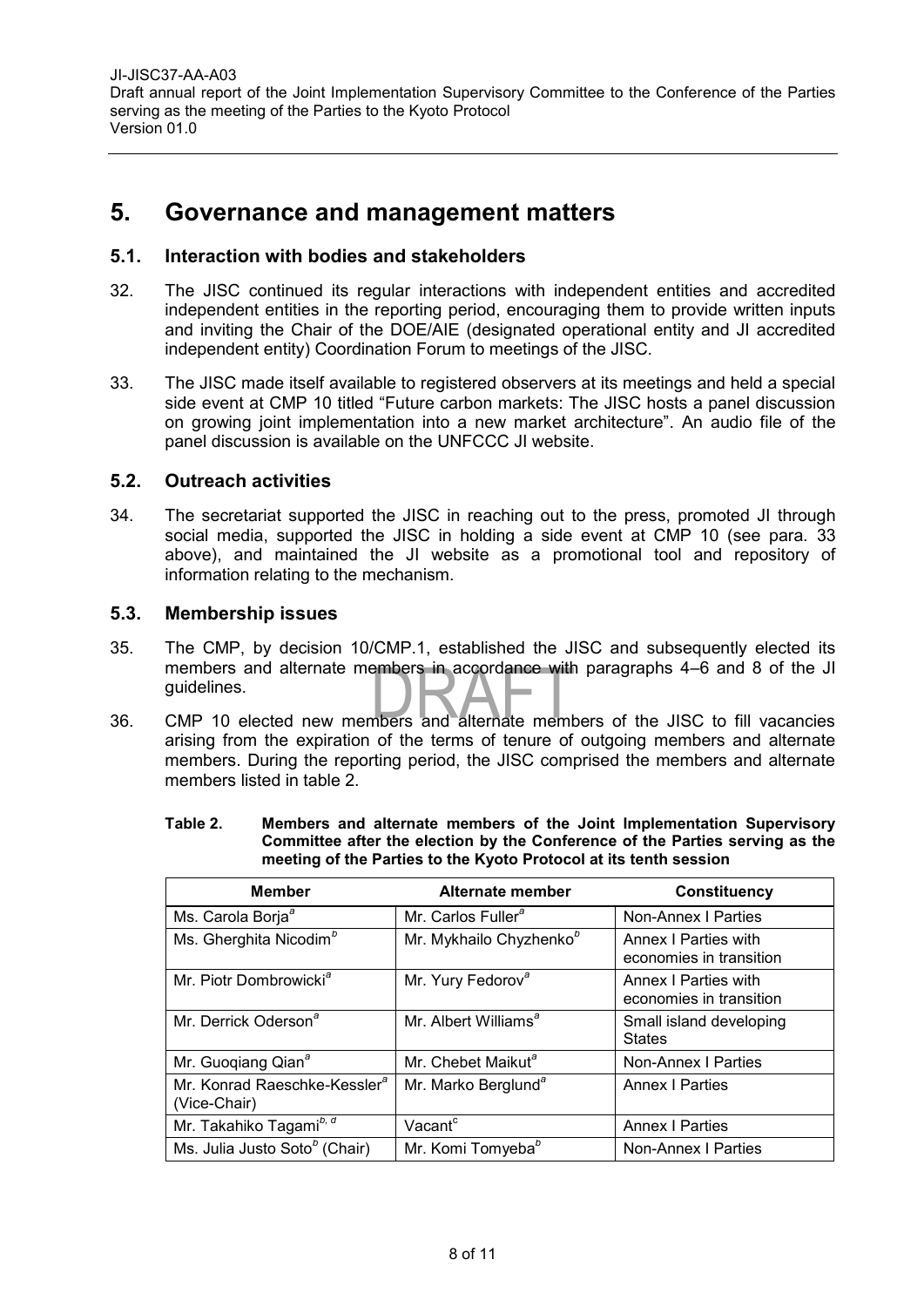| Member                           | Alternate member                     | <b>Constituency</b>                             |
|----------------------------------|--------------------------------------|-------------------------------------------------|
| Ms. Veneta Borikova <sup>o</sup> | Ms. Irina Voitekhovitch <sup>o</sup> | Annex I Parties with<br>economies in transition |
| Mr. Benoît Leguet <sup>o</sup>   | Mr. Jakob Lenz <sup>o</sup>          | <b>Annex I Parties</b>                          |

<sup>a</sup> Term: two years, that is, ending immediately before the first meeting in 2016.

**b** Term: two years, that is, ending immediately before the first meeting in 2017.

<sup>d</sup> Mr. Takahiko Tagami replaced Mr. Hiroki Kudo as a JISC member effective 2 September 2015.

#### <span id="page-8-0"></span>**5.4. Election of the Chair and the Vice-Chair of the Joint Implementation Supervisory Committee**

- 37. At its 36<sup>th</sup> meeting, the JISC elected by consensus Ms. Julia Justo Soto, a member from a non-Annex I Party, as its Chair, and Mr. Konrad Raeschke-Kessler, a member from an Annex I Party, as its Vice-Chair. The tenures of the Chair and the Vice-Chair will end immediately before the first meeting of the JISC in 2016.
- 38. The JISC expressed its deep appreciation to the outgoing Chair, Mr. Piotr Dombrowicki, and Vice-Chair, Ms. Soto, for their excellent leadership during 2014.

#### <span id="page-8-1"></span>**5.5. Meetings in 2015**

 $\overline{a}$ 

39. The JISC held two meetings in 2015 (table 3).

| <b>Meeting</b> | <b>Date</b>     | Location      |
|----------------|-----------------|---------------|
| Thirtv-sixth   | 12–13 March     | Bonn, Germany |
| Thirty-seventh | 29-30 September | Bonn, Germany |

**Table 3. Joint Implementation Supervisory Committee meetings in 2015**

40. The annotated agendas for the JISC meetings, documentation supporting agenda items and reports containing all agreements reached by the JISC are available on the JI website.

# <span id="page-8-2"></span>**6. Status of financial resources for the work of the Joint Implementation Supervisory Committee and its supporting structures**

- 41. In accordance with decision 5/CMP.10, the JISC is ensuring sufficient infrastructure and capacity for the mechanism's use by Parties until at least the end of the additional period for fulfilling commitments under the second commitment period of the Kyoto Protocol.
- 42. During the reporting period, the JISC continued to carefully monitor<sup>7</sup> the status of, and prudently utilize, the resources available for the work on JI. Resources were used in support of the approved two-year business plan and management plan for 2014–2015, including:

<sup>c</sup> Nomination pending from CMP 10.

<sup>7</sup> The CMP, by decisions 3/CMP.2, 3/CMP.3, 5/CMP.4, 3/CMP.5, 4/CMP.6, 11/CMP.7 and 6/CMP.8, requested the JISC to keep the JI management plan under review and to make adjustments as necessary to continue ensuring the efficient, cost-effective and transparent functioning of the JISC.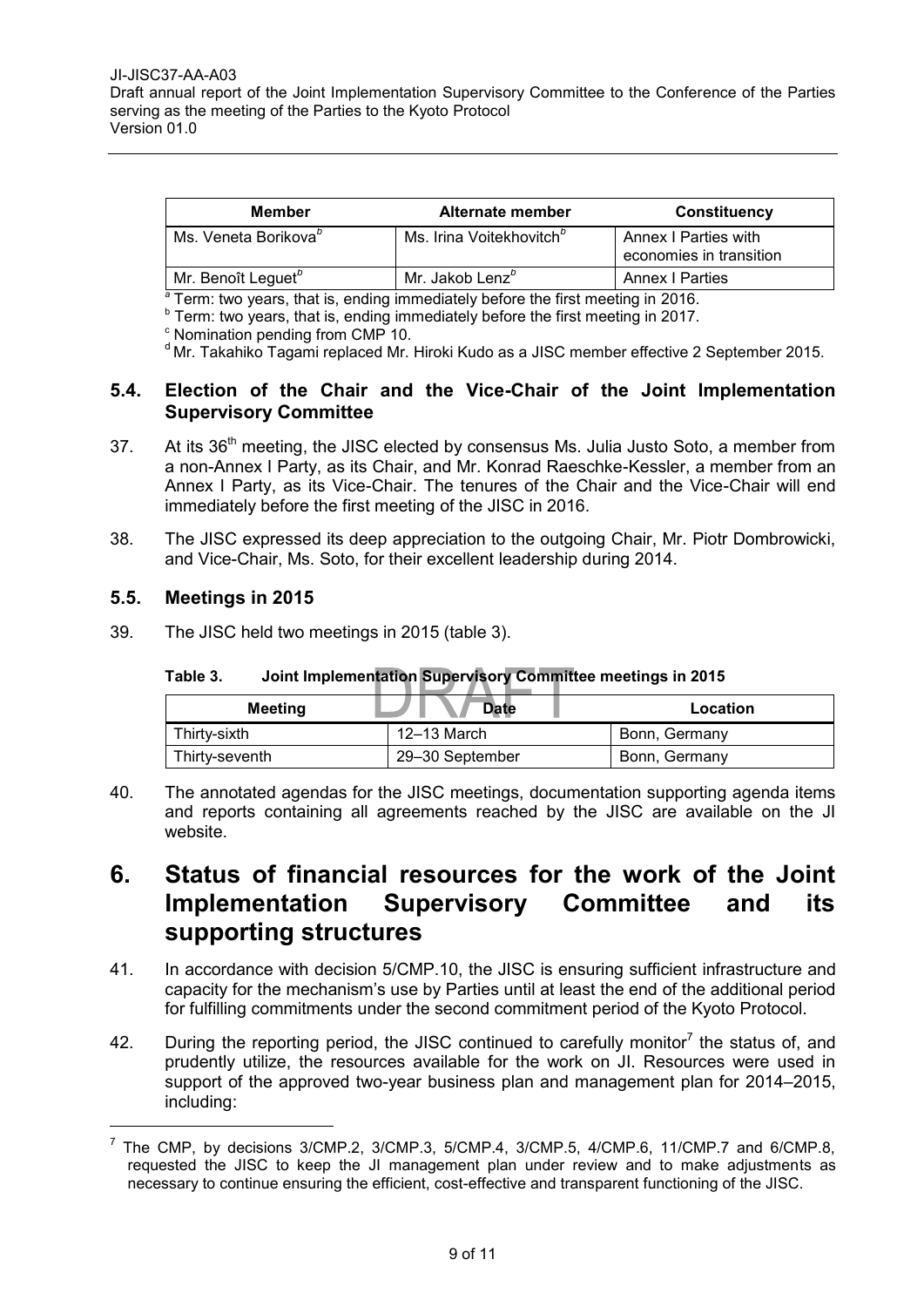- (a) Two meetings of the JISC;
- (b) Activities relating to the project cycle, including maintenance of capacity to process submissions;
- (c) Activities relating to the JI accreditation system, including decisions of the Joint Implementation Accreditation Panel reached by electronic means.
- 43. The budget performance report provided in this chapter contains information on income and expenditure for the reporting period, including status of income and expenditure against budget. Table 4 provides a summary of the income of the JISC in 2014.
	- **Table 4. Income for the work of the Joint Implementation Supervisory Committee, 2015** (United States dollars)

| Status of income in 2015 <sup>a</sup>            | Amount    |
|--------------------------------------------------|-----------|
| Carry-over figure from $2014b$                   | 7 551 936 |
| Contributions received in 2015                   |           |
| Total joint implementation Track 1 fees for 2015 |           |
| Total joint implementation Track 2 fees for 2015 |           |
| Total income with 2014 carry-over                | 7 551 936 |

<sup>a</sup> The financial reporting period in 2015 is from 1 January to 31 August.

<sup>b</sup> Includes JI Track 2 fees previously held in reserve.

44. The budget of the JISC for 2015 amounted to USD 969,749, with expenditure amounting to USD 477,936, yielding a difference of USD 492,096, as shown in table 5.

#### **Table 5. Comparison of the actual expenditure versus the budget of the Joint Implementation Supervisory Committee, 2015** (United States dollars)

| <b>Comparative status of expenditure</b><br>against budget | $2015^{\circ}$ |
|------------------------------------------------------------|----------------|
| <b>Budget</b>                                              | 969 749        |
| Expenditure                                                | 477 653        |
| <b>Difference</b>                                          | 492 096        |

*<sup>a</sup> The financial reporting period in 2015 is from 1 January to 31 August.*

45. Table 6 summarizes the financial status of the JI mechanism for 2015, showing a balance at the end of the reporting period of around USD 7 million.

#### **Table 6. Financial status of the Joint Implementation Supervisory Committee, 2015** (United States dollars)

| <b>Summary of current financial status</b><br>as at 31 August 2015 | Amount    |
|--------------------------------------------------------------------|-----------|
| Carry-over from 2014                                               | 7 551 936 |
| Contributions from Parties in 2015                                 |           |
| Income from joint implementation fees (Tracks 1)<br>and $2)$       |           |
| <b>Subtotal</b>                                                    | 7 551 936 |